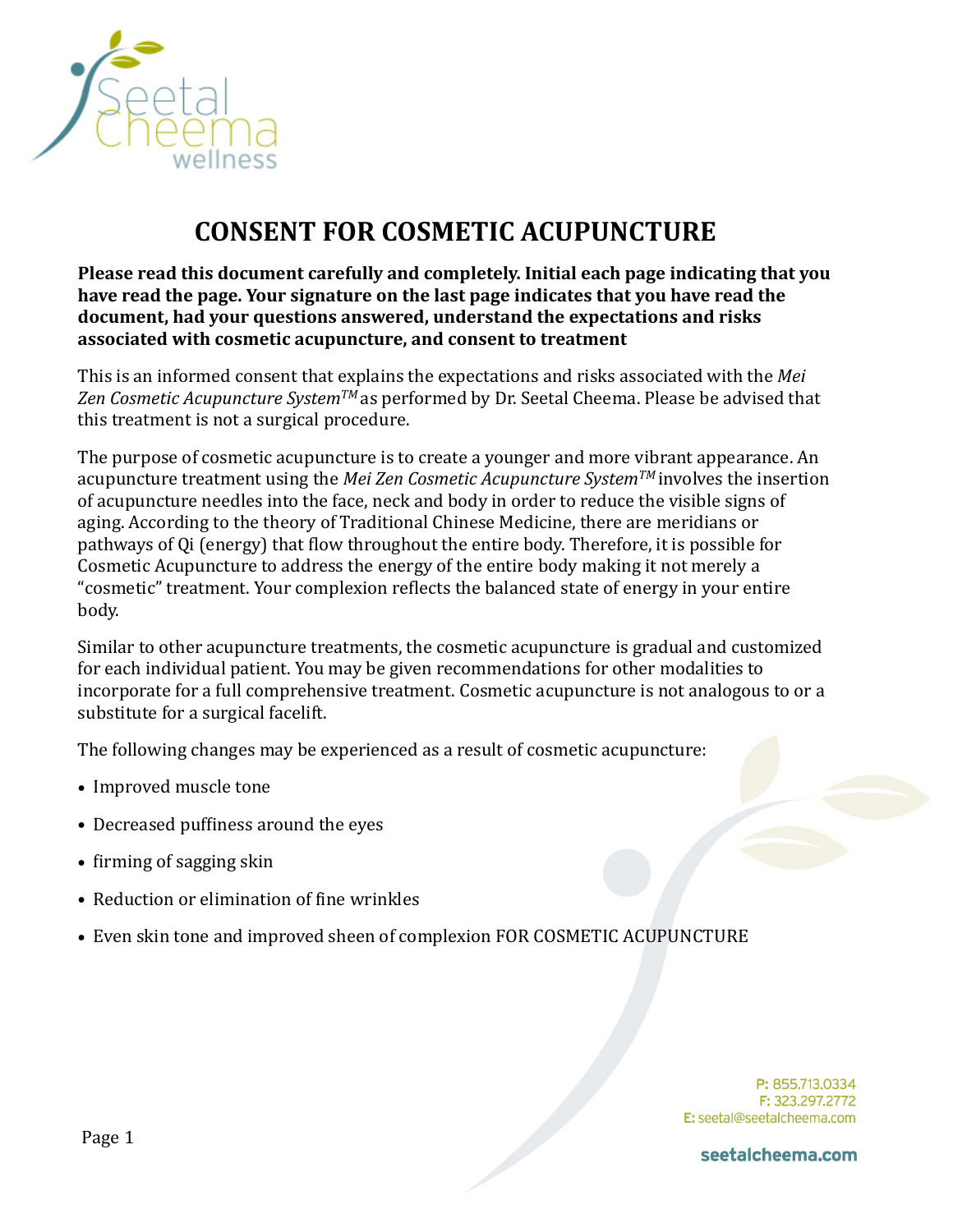

## **Alternative Treatments**

Alternative cosmetic procedures for treating wrinkles, excess skin above and below the eyes, excess puffiness under the eyes, and sagging skin of the jowl and neck include but are not limited to the following: surgical facelift, chemical peels, liposuction, injections, surgical threading, and laser treatments. Risks and potential complications of these procedures include death, severe scarring, nerve damage, sloughing of the sin lumpiness, swelling, allergic reaction, and permanent discoloration.

## **Risks of Cosmetic Acupuncture**

- Bleeding and Bruising: As with acupuncture in general, when a needle is removed some minor bleeding may occur. This is normal and usually will not leave a bruise. Occasionally, a bruise or hematoma may appear. With bruising, it is important that you wear sunscreen when going outside. Topical and internal remedies will be discussed to address bruising.
- Infection: Infection at the needle site is very rare after an acupuncture treatment because the needles are sterile. If you suspect infection at the needling site (i.e. redness, welling or warm to touch), call Dr. Cheema and your PCP immediately.
- Damage to Deeper Structures: (Of note, not applicable to the *Mei Zen System*) In certain systems, deeper structures such a blood vessels, nerves, and muscles are rarely damaged during the course of a facial acupuncture treatment. If this does occur, the injury may be temporary or permanent.
- Asymmetry: All facial structures are naturally asymmetrical. Results may vary from side to side due to this natural asymmetry, previous injuries on one side of the body, or severity of symptoms from one side or the other.
- Nerve Injury: Injury to the motor or sensory nerve very rarely results from facial acupuncture treatments. Nerve injuries may cause temporary or permanent loss of facial movements and feelings. Such injuries may improve over time. Injury to the sensory nerves of the face, neck and ear regions may cause temporary or, more rarely, permanent numbness. Painful nerve scarring is extremely rare.
- Needle Shock: Needle shock is a rare complication that can happen during any acupuncture treatment. If you feel faint or shaky during the treatment, please let me know immediately.
- Allergic Reaction: In rare cases, local or systemic allergies to topical preparations have been reported, which may necessitate further care or discontinuation of treatment.
- Delayed Healing: Delayed healing is rare, though may be more likely to occur if **smoking**, diabetic, or with chronic fatigue syndrome.

P: 855.713.0334 F: 323.297.2772 E: seetal@seetalcheema.com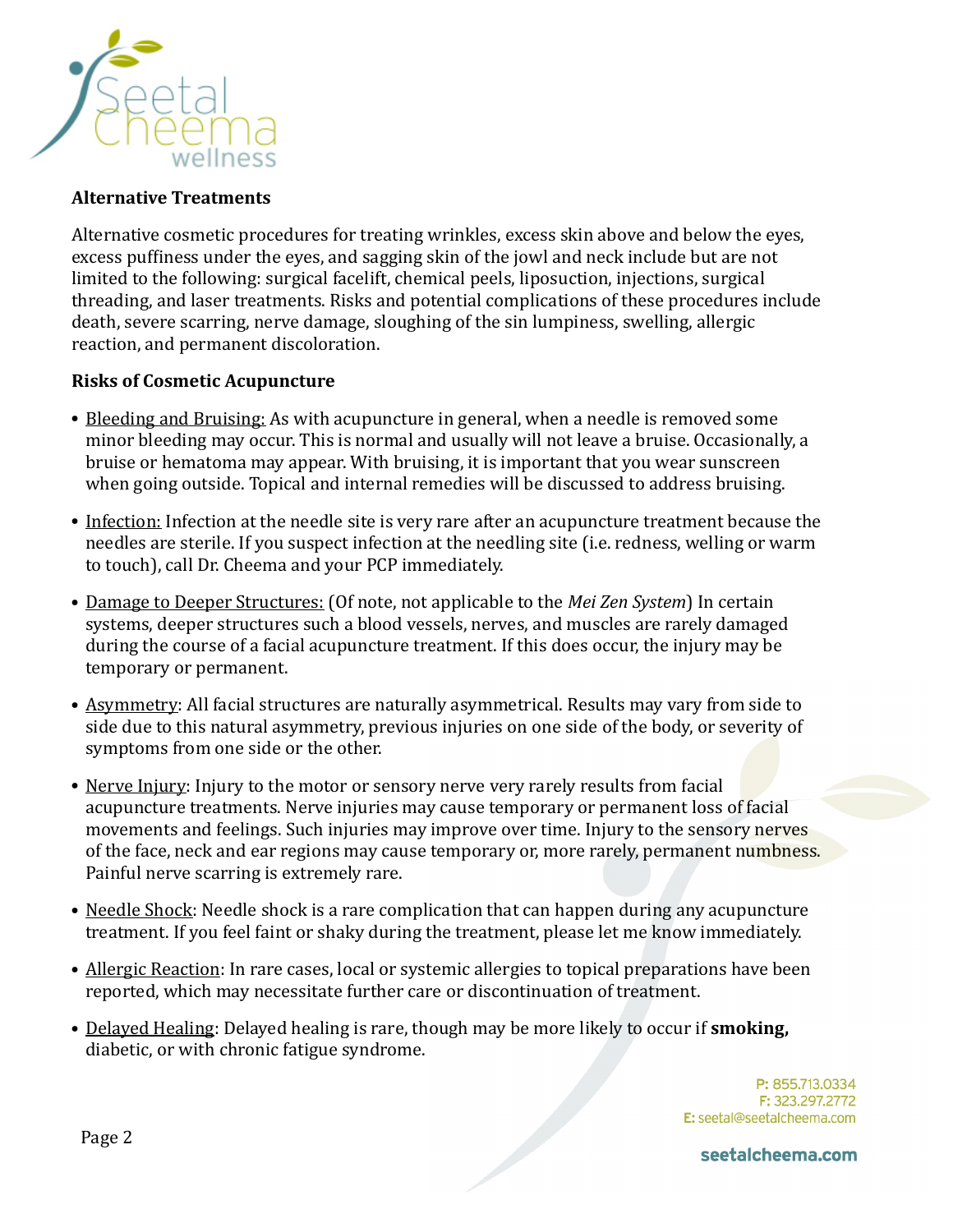

• Unsatisfactory Results: It is important to understand that you are not having a surgical procedure. Please discuss any questions with Dr. Cheema before treatment begins. Please review the alternatives, risks and comparisons of surgical procedures versus acupuncture.

# Long Term Effects:

Following your cosmetic acupuncture treatments, changes in facial appearance may occur as a result of the normal process of aging, weight loss or gain, sun exposure, stress, illness, or other circumstances, not related to acupuncture. It has been explained that following lifestyle and dietary instructions my enhance the longevity of the cosmetic acupuncture treatment while non-compliance will adversely affect the longevity of the cosmetic acupuncture treatment. Additional future treatments may be necessary to maintain the results.

## **Health Insurance**

As with most cosmetic procedures, most health insurance does not cover the cost of the procedure or complications resulting from the procedure. Please contact your insurance if you have any questions about coverage.

#### **Expectations and Guarantee**

It has been explained that cosmetic acupuncture is not a surgical procedure. My questions regarding longevity of results and expected changes in my facial appearance have been answered. Although good results are expected, there is no guarantee or warranty either expressed or implied on the results that may be obtained.

Financial Responsibilities 

In addition to the fee for the cosmetic acupuncture treatments, herbal or skin are product recommendations may be made. The cost of herbs and/or skin care items is not included in the cosmetic acupuncture fee.

## **DISCLAIMER:**

Informed consent documents are used to communicate information about the proposed procedure along with disclosure of risks and alternative forms of treatment. They are not intended to define or serve as the standard of acupuncture. However, informed consent documents should not be considered all-inclusive in defining other methods of care and potential risks. Standards of acupuncture are determined on the basis of all the facts involved in an individual case and are subject to change as scientific knowledge an technology advance and as practice patterns evolve. I may provide you with additional or P: 855.713.0334 different information that is based on the facts in your particular case and present F: 323.297.2772 state of knowledge within the field of acupuncture.

E: seetal@seetalcheema.com